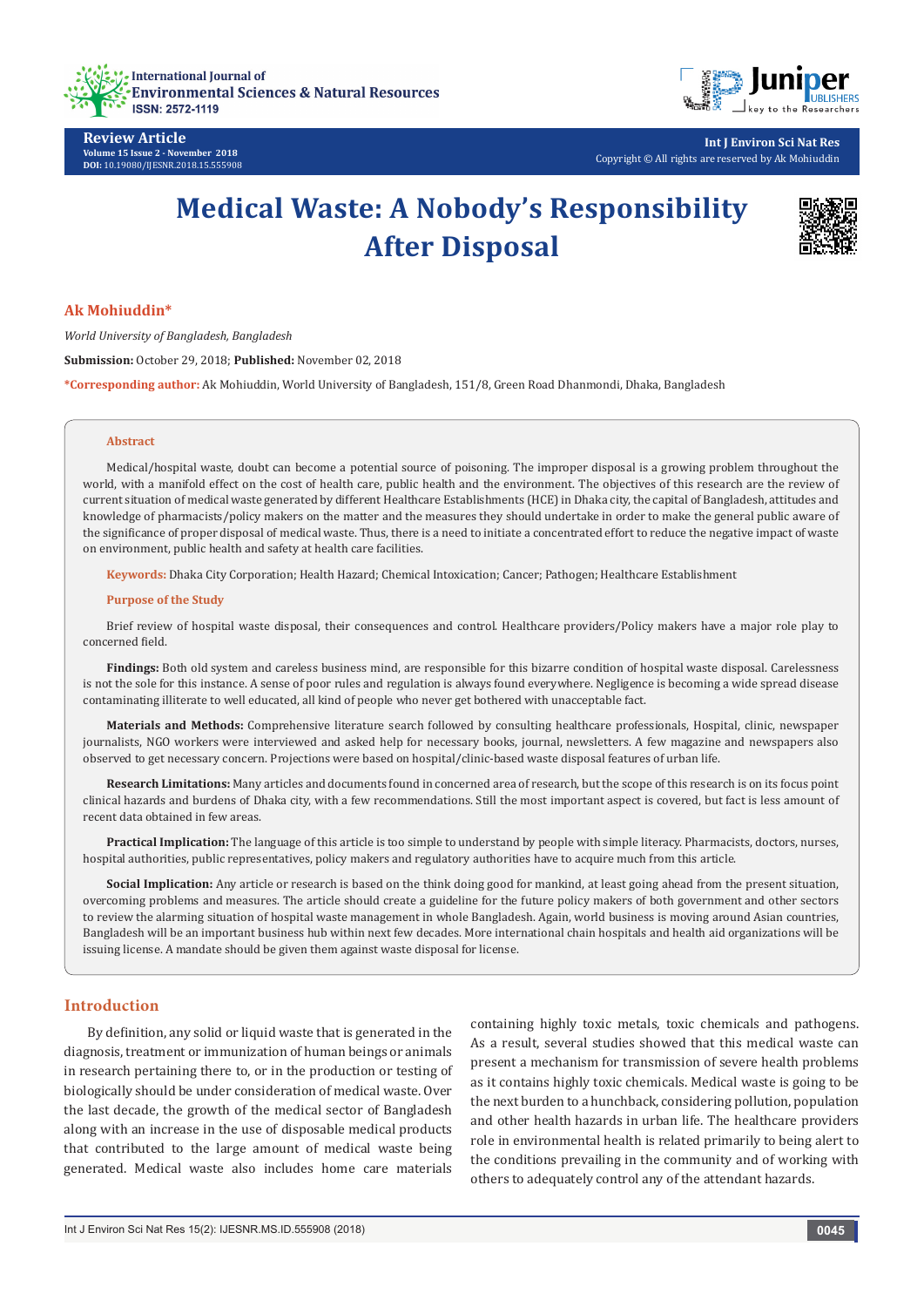#### **Results and Discussion**

#### **Waste Disposal at a Glance**

The City Corporations DCC is unable to impose rules on the public. On the institutional side, rules and regulations are not clear. Out of the waste collected, in the landfills 40-50 percent is disposed. The rest stay behind unattended on roadsides, in open drains, locally dumped in low-lying. Since Methane gas is released from municipality waste this has a harmful impact on the city's environment as well as on the global climate which is twenty-one times more damaging than carbon dioxide causing air pollution. Generally, DNCC and DSCC dispose solid wastes at two landfills in Aminbazar and Matuail. The role and responsibilities of waste generators are not clearly defined i.e., the present law does not provide penalties for illegal disposal of waste or littering. Lacks scientific approaches for problem solving and the city corporations have shortages of skilled human resources and finances. Urban planners opine that roughly 40% waste dumped in a haphazard manner included medical waste, electrical and electronic waste, construction waste and kitchen waste, etc. [1]. The accumulating waste is dumped by the residents in the city's streets, open storm water and wastewater drains or open water bodies where and whenever the collection service is inexistent or dysfunctional. In particular, slum or periphery areas are affected by such a situation. During the annual monsoon rains wastewater and storm water drains which are clogged by solid waste overflow, creating an acute sanitary and hygienic threat in low-lying slum areas particularly. Solid waste generation profile is Per Capita Waste Generation: 0.56 kg/cap/day, Total Waste Generation DCC Area: 5000 tons/day and 70% - 80% of the solid waste is organic [2].

# **Different Categories of Medical Waste Found in DCC Arena**

Medical waste may contain highly toxic chemicals and can present a mechanism for transmission of diseases. The growth of the medical sector around the world over the last decade combined with an increase in the use of disposable cheap medical products of different category (Table 1) has contributed to the large amount of medical waste.

**Table 1:** Medical Waste of different categories.

| <b>Waste Category</b>                       | <b>Description with Examples</b>                                                                                                                                                                                      |
|---------------------------------------------|-----------------------------------------------------------------------------------------------------------------------------------------------------------------------------------------------------------------------|
| Infectious waste                            | Pathogens may be present. E.g. excreta, laboratory cultures, tissues, materials or equipment that have been in<br>contact with infected patient.                                                                      |
| Pathological waste                          | Human tissues or fluids. E.g. blood and other body fluids, fetuses, organs, placentas, tissue etc.                                                                                                                    |
| Pharmaceutical waste                        | Wastes containing pharmaceuticals. E.g. pharmaceuticals that are no longer needed or expired.                                                                                                                         |
| Genotoxic waste                             | Waste containing substances with genotoxic properties. e.g. waste containing cytotoxic drugs (often used in cancer<br>therapy); genotoxic chemicals.                                                                  |
| Chemical waste                              | Chemical substances present in a waste. E.g. laboratory reagents, film developer; disinfectants that are expired or<br>no longer needed; solvent; Wastes from treatment (dressings, stool napkins, plaster cast etc.) |
| Wastes with high content of<br>heavy metals | Batteries, broken thermometers, blood-pressure gauges.                                                                                                                                                                |
| Pressurized containers                      | Gas cylinders, aerosol cans                                                                                                                                                                                           |
| Radioactive waste                           | Radioactive substances present in a waste. e.g. unused liquids from radiotherapy or laboratory research (iodine<br>125, iodine 131), contaminate glassware, packages or absorbent paper.                              |
| Sharps                                      | Sharp wastes. E.g. needles, knives, blades, broken glass infusion sets, syringes, scalpels.                                                                                                                           |

#### **Different Types of Waste Generated by HCEs Under DCC**

For a megacity like Dhaka, even low hazardous wastes generation rates can lead to the accumulation of large quantity wastes. This enormous amount of medical waste (Table 2) poses from different healthcare establishment (HCE) significant health risks to the people associated with medical waste disposal and treatment. Approximately 200 metric tons of medical wastes are generated in the city per day (Approximately 6% of total waste).

| Table 2: Amount of wastes with types generated in different HCEs in Dhaka city. |  |
|---------------------------------------------------------------------------------|--|
|---------------------------------------------------------------------------------|--|

|              |                                                                                          | Amount (in kg) |                |                |                |                |                 |
|--------------|------------------------------------------------------------------------------------------|----------------|----------------|----------------|----------------|----------------|-----------------|
| Color        | <b>Type of wastes</b>                                                                    | <b>DMCH</b>    | <b>BMCH</b>    | $GH**$         | $PC**$         | $DC**$         | <b>Total</b>    |
| <b>Black</b> | General waste (Kitchen waste, medicine box)                                              | 2587 (79.01)   | 563<br>(83.65) | 729<br>(77.31) | 286<br>(75.26) | 143<br>(48.97) | 4308<br>(77.45) |
| Yellow       | Infectious waste (Cotton bandage, amputated body parts,<br>placenta, blood & urine bags) | 489 (14.94)    | 59 (10.57)     | 132<br>(14.00) | 46(12.10)      | 57 (19.52)     | 783<br>(14.08)  |
| Green        | Plastic waste (Syringe without needle, saline bags,<br>gloves)                           | 79 (2.41)      | 18 (3.22)      | 32 (3.39)      | 21(5.53)       | 63 (21.57)     | 213 (3.83)      |
| Red          | Sharp items (needle, blade, knife, Vial-ampoule)                                         | 36(1.10)       | 6(1.07)        | 12(1.27)       | 9(2.37)        | 6(2.06)        | 69 (1.24)       |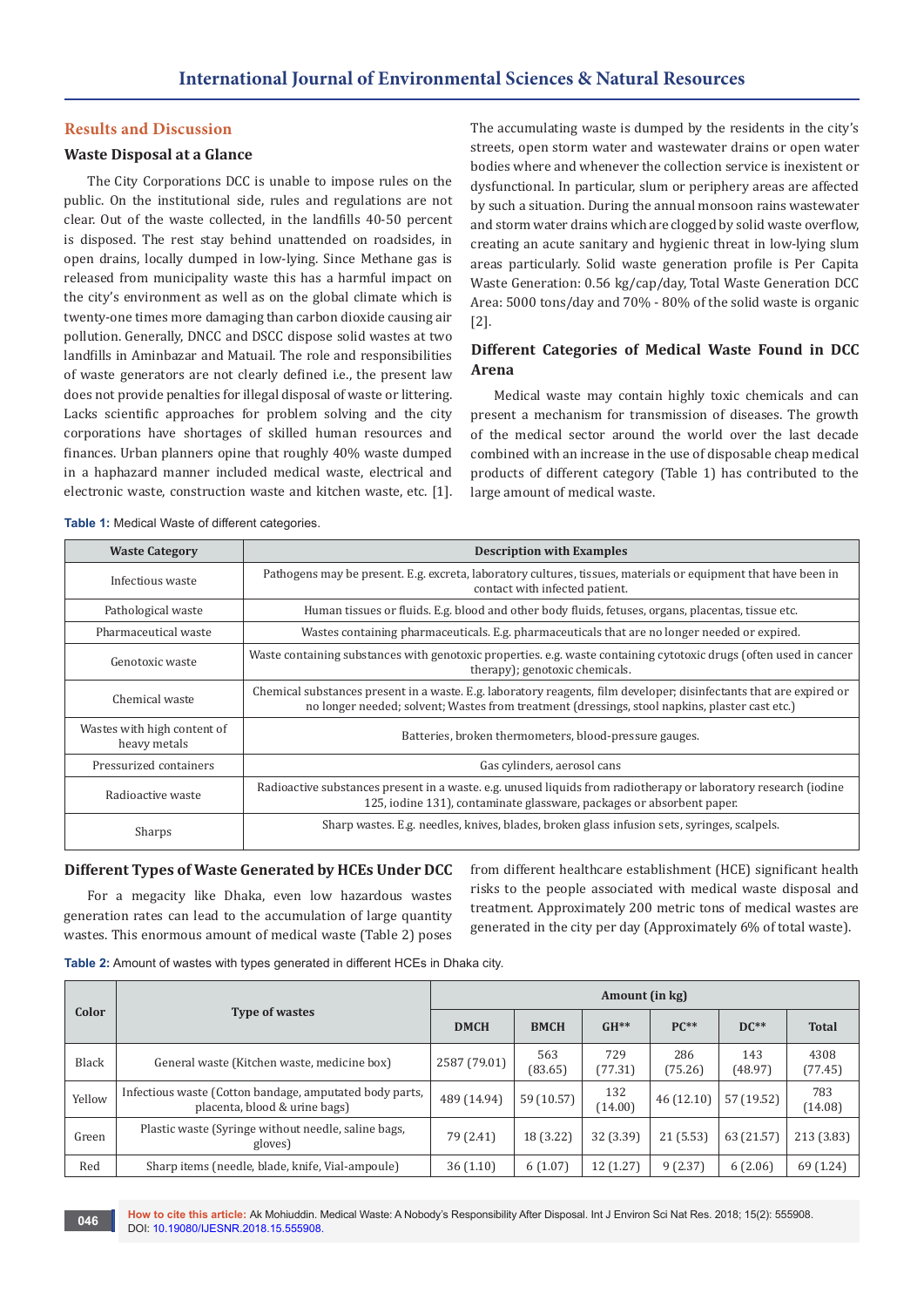# **International Journal of Environmental Sciences & Natural Resources**

| Blue                                                                                                                                                       | Liquid waste | 83 (2.53)   | 27 (4.83)        | 38 (4.03)      | 18 (4.74)        | 23 (7.88)     | 189(3.40)       |
|------------------------------------------------------------------------------------------------------------------------------------------------------------|--------------|-------------|------------------|----------------|------------------|---------------|-----------------|
|                                                                                                                                                            | Total:       | 3274 (100%) | 673<br>$(100\%)$ | 943<br>$100\%$ | 380<br>$(100\%)$ | 292<br>(100%) | 5562<br>$100\%$ |
| DMCH: Dhaka Medical College Hospital; BMCH: Bangladesh Medical College Hospital; GH: General Hospitals; PC: Private Clinics; and DC: Diagnostic<br>Centers |              |             |                  |                |                  |               |                 |

## **The Common Practice of Dumping**

While health care facilities in industrially developed countries have followed certain safety standards to minimize the health risk resulting from medical waste, the situation of risk minimization is not satisfactory at all in Bangladesh. In Bangladesh, it is reported that most of the waste handlers are from lower socio-economic condition with large family size, lower level of education and knowledge. They mostly handle the medical wastes without using necessary equipment [3]. Wastes are usually stored inside the hospital without bothering the dire consequences. The present mode of hospital wastes disposal is to dump the waste in the dustbin in or outside hospital premises and out skirts of the city for onward disposal by municipal authority [4]. The municipal authority generally dumps those hazardous alone with other wastes stream on vacant land in the name of disposal. Thus, at each stage of disposal every authority creates some loopholes in creating health problem among the hospital patients, employees, waste collectors, and people around the dumping ground

#### **Risks Associated with Careless Disposals**

**Table 3:** Items Disposed-off by Different disposal system.

| Sold                                                                                                                                          | <b>Burned</b>                                                                                                                                                                                                                                        | <b>Buried</b>                                                                                                                                                                                    | <b>Dumped</b>                                                                                                                                                                                                             | Container/Basin                                                                                                                          | Destroyed by acid/Autoclave                                                                                  |
|-----------------------------------------------------------------------------------------------------------------------------------------------|------------------------------------------------------------------------------------------------------------------------------------------------------------------------------------------------------------------------------------------------------|--------------------------------------------------------------------------------------------------------------------------------------------------------------------------------------------------|---------------------------------------------------------------------------------------------------------------------------------------------------------------------------------------------------------------------------|------------------------------------------------------------------------------------------------------------------------------------------|--------------------------------------------------------------------------------------------------------------|
| Container<br>Syringe<br>Saline bag Disposable syringe<br>Bucket<br>Saline set<br>Needle<br>X-ray water<br>Plastic bottle<br>Ampoules<br>Vials | AIDS patient's<br>clothes<br>Rabies patient's<br>clothe Paper<br>Gloves<br>Saline bag<br>Saline set<br>X-ray film<br>Needle<br>Syringe<br>Blood bag<br>Plaster of Paris<br>Apron Disposable<br>syringe<br>Plastic<br>Sputum pot<br>TB slide<br>Blood | Common waste<br>Needle<br>Syringe<br><b>Blood lancets</b><br>Specimen<br>collection pot<br>Blood<br>Urine<br>Stool<br>Sputum<br>Saline bag<br>Damaged body<br>parts Placenta<br>Slides<br>cotton | Cotton<br>Gauze<br>Bandage<br>Pad<br>Paper<br>Plastic<br>TB slide<br>Sputum<br>Polythene<br>Blood sample<br>Tissue paper<br>Common<br>wastes Dress-<br>ing<br>Stool<br>Urine<br>Broken tube<br>Acid<br>bottle<br>Placenta | <b>Tips</b><br>Reagent<br>Chemicals<br>Blood<br>Urine<br>Stool<br>Sputum Disposable<br>syringe Needle<br>Gloves<br>Slide<br>Broken glass | Cotton<br>Needle<br>Syringe<br>TB slides<br>Sputum pot Vials used for sample<br>collection from the patients |

Different researches including medical waste considered as hazardous waste, yet the main sources of hazardous/toxic waste are clinics and hospitals, whereas a small amount of hazardous waste also comes from industrial and domestic sources. There are over 600 HCEs in Dhaka city, 20% of their wastes are infectious and hazardous [5]. Very few private HCE used to collect their in-house waste systematically. They used to segregate their sharps and infectious wastes in separate bins and send off them to the International Centre for Diarrheal Disease and Research in Bangladesh (ICDDR, B) for incineration at the rate 1.00 USD per kg of waste. The two big hospitals in Dhaka City (DMCH and BMCH) generally were found to be disposing of their wastes into the DCC bins without segregating them. General practice with disposals detailed in Table 3. However, Medical wastes are disposed of in several places; the City Corporation's dustbin, a pit near the hospital (dig a hole), an open field/road side, or at the canal water/river. Most waste is disposed in municipal bins without any separation. Waste pickers collected and sold the waste for recycling. City cleaners took the rest of the waste at the city corporation burning area.

#### **Hazards of Medical Waste Exposure**

**Health Hazards**: There is a risk of injuries related to medical waste handling and carrying by waste hauler or cleaner. For example, cut injury punctuated wound, laceration, strain and sprain of the joint of limbs and backache etc. Some common cases of injuries are as follows

- a) Hands cut due to handling broken glass.
- b) Injured by needle and fingers permanently damaged.

c) Right hand or both legs become paralyzed due to injury by the needle.

- d) Skin diseases on legs, hands and body.
- e) Pus due to injury sometimes.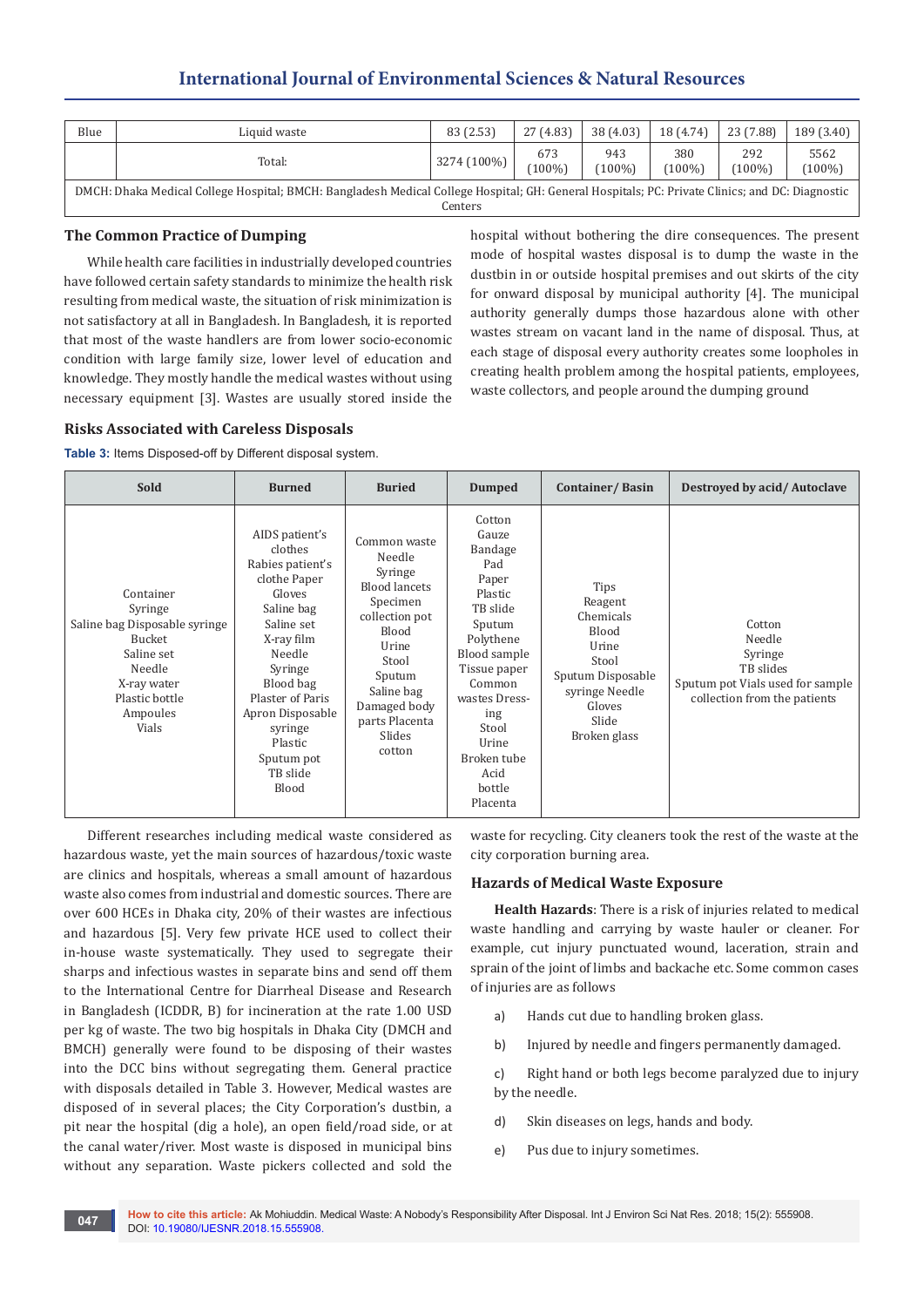f) Ulcer on legs, etc.

Hazardous medical waste poses risk to the workers handling them. They consist primarily of chemical and discarded cytotoxic drugs. The chemicals used for the testing and sampling are potentially harmful to the laboratory technicians and environment. Most of the chemicals are poured down the sink and drained out next to the clinics which have potential risk of coming in contact with people. Some of the main health risks of medical wastes are summarized below:

a) Contamination of drinking water. Possibility of leachate entering an aquifer, surface water or drinking water system.

b) During monsoon, the situation gets worse as medical, toxic chemicals and sewage waste flood Dhaka streets, contaminating dozens of neighborhoods in the process.

c) Non-biodegradable antibiotics, antineoplastic and disinfectants disposed of into sewage system may kill bacteria necessary for the treatment of sewage. Antineoplastic plashed into water courses may damage aquatic life or contaminate drinking water.

d) Burning of waste at low temperature or in open container results in release of toxic pollutants (e.g. dioxins) into the air.

e) Carcinogenic waste such as heavy metals, chemical solvents and preservatives pose serious human health risks

not only to the workers but also to the general public as well.

f) Unprotected and insecure landfill may pose health risks to the scavengers and inhabitants at the vicinity.

g) The reuse of syringes by the general public represents one of the greatest public health problems in the developing world related to health care waste.

h) Worldwide, an estimated 10 to 20 million infections of Hepatitis B and C and HIV occur annually from the reuse of discarded syringe needles without prior sterilization. Sharp wastes, which include syringes and needles, have the highest disease transmission potential amongst all categories of medical waste. Almost 85% of the sharp injuries are caused between their usage and subsequent disposal. More than 20% of those who handle them encounter 'stick' injuries. Injuries from needle-stick and sharps occur frequently in developing countries, and safer disposal facilities and routine hepatitis B vaccine should be adopted.

i) A small part of the total medical waste is infectious. Still, because of ethical question and infection risks, it is a focal point of public interest. Infectious waste contains different kind of pathogens or organisms that is potential for infection or disease if it is not properly disposed. Table 4 & 5 shows few examples of different pathogens and disease caused by them.

**Table 4:** Pathogens (number per gm in solid sample and per 100ml in liquid) in hospital waste analyzed (Random) from different sources.

| Source of<br>waste sample | Salmonella/100ml or gm | Shigella/100ml or gm | Mycobacteria/100ml or gm | Amoeba/100ml or<br>gm |
|---------------------------|------------------------|----------------------|--------------------------|-----------------------|
| Dustbin                   | 2.5x10                 | 6.4x10               | 2.3x10                   | 3.8x10                |
| Basin water               | 3.2x10                 | $1.7\times10$        | 15                       | $<$ 1                 |
| Soil                      | 3.1x10                 | 7.2x10               | 3.4x10                   | 2.7x10                |
| Water                     | 6.8x10                 | 1.2x10               |                          |                       |
| solid                     | 2.5x10                 | 2.0x10               | 5.6x10                   | 3.9x10                |
| water                     | 2.9x10                 | 3.1x10               |                          | 1.2x10                |

**Table 5:** Pathogen and diseases caused by those pathogens.

| Pathogen              | <b>Disease Potential</b>                                                                                                    |                                                                                                                                   |            |      |              |                 |  |
|-----------------------|-----------------------------------------------------------------------------------------------------------------------------|-----------------------------------------------------------------------------------------------------------------------------------|------------|------|--------------|-----------------|--|
| Bacterial             |                                                                                                                             | Tetanus, gangrene and other wound infection, anthrax, cholera, other diarrheal diseases, enteric fever, shigellosis, plague, etc. |            |      |              |                 |  |
| Viral                 |                                                                                                                             | Various hepatitis, poliomyelitis, HIV-infections, HBV, TB, STD rabies, etc.                                                       |            |      |              |                 |  |
| Parasitic             | Amoebiasis, giardiasis, ascariasis, ankylo-mastomiasis, taeniasis, echinococcosis, malaria, leishmaniasis, filariasis, etc. |                                                                                                                                   |            |      |              |                 |  |
| Fungal infec-<br>tion | Various                                                                                                                     | fungal                                                                                                                            | infections | like | candidiasis. | cryptococcoses, |  |

**Environmental Hazards**: Waste attracts scavenging animals and bats. As it ferments it gives foul odors, favors fly feeding and contaminates both water and air. During decomposition waste generates several gases, the most important among which are methane (CH<sub>4</sub>), nitrogen (N<sub>2</sub>) and occasionally hydrogen supplied (H<sub>2</sub>S). If burnt, carbon dioxide (CO<sub>2</sub>) is released. Methane and carbon dioxide are greenhouse gases and have potential greenhouse effects. The following are the environmental impacts associated with the improper disposal of medical wastes:

a) Pollutants from medical waste (e.g. heavy metals and PCBs) are persistent in the environment.

b) Accumulation of toxic chemicals within soil (proximity to humans, agricultural fields, soil organism, wild life, cattle).

c) Ground water contamination decrease in water quality.

d) Bio-accumulation in organisms" fat tissue and biomagnify through the food chain.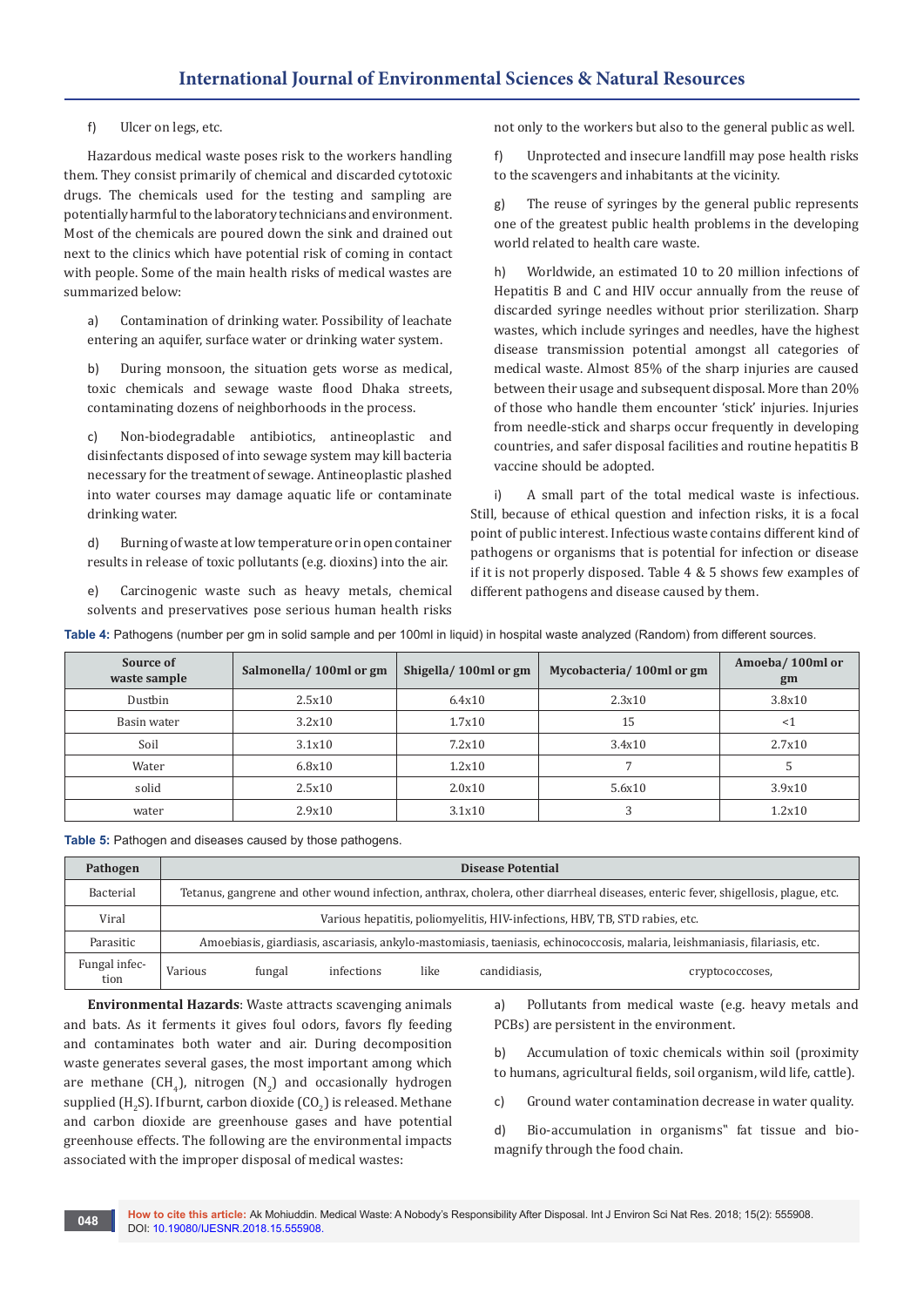# **International Journal of Environmental Sciences & Natural Resources**

e) Repeated and indiscriminate application of chemicals over a long period of time has serious adverse effects on soil microbial population- reducing the rate of decomposition and generally lowering the soil fertility.

f) Pathogens lead to long term accumulation of toxic substances in the soil.

g) Windblown dusts from indiscriminate dumping also have the potential to carry hazardous particulates.

h) Public nuisance (e.g. odors, scenic view, block the walk way, aesthetics etc.)

i) Combination of both degradable and non-degradable waste increase the rate of habitat destruction due to the increasing number of sites necessary for disposal of waste.

j) Plastic bags, plastic containers, if not properly destroyed may contaminate the soil and also reduces the chance for water percolation into the soil during precipitation.

k) Open air burning does not guarantee proper incineration and releases toxic fumes (dioxin) into the atmosphere from the burning of plastics or PCBs.

## **Guidelines and Medical Waste Management Policies in Bangladesh**

Only about 9% hospitals found following 'guidelines', of which 4.4% was reported to follow their own guidelines and about

4.5% was found following government guidelines (e.g. manual). Though there were some manual and training handbooks for the same but due to lack of government initiatives, those were yet to be implemented to the healthcare facilities. Few NGO hospitals claimed to have their own guidelines, but they could not show or submit any written guideline document (Table 6). In fact, there is no specific legislation directly related to the handling, transportation or disposal of medical waste in Bangladesh. Officials of DGHS mentioned that some initiatives were taken for preparing few documents under the supervision of Director General of Health i.e. manual for medical waste management in Bangladesh, 2000, Pocket book of medical waste management for Nurses and Technologists, Research study-1, Strategic plan for Medical Waste Management etc. But most of them never crossed the hospital boundaries. The Ministry of Environment and Forest drafted the Hazardous Health Care Waste Management Rules 2003, which were almost similar in structure and function to that of Bio-medical Waste (Management & Handling Rules), 1998 in India. One of the senior doctors from a renowned tertiary hospital stated, "Solid waste management (which includes solid biomedical waste) is mostly entrusted on local government bodies. The responsibility of solid waste collection and disposal lies with the City Corporations and Municipalities. The City Corporation and Pourashava Ordinance, 1977 is the only local law that consists some idea for disposal of solid waste management in Bangladesh" [6].

**Table 6:** Types of chemicals used in medical facilities, pharmaceuticals industries, and their uses and effects (few available examples only).

| Chemical                                          | <b>Purpose of Use</b>                          | <b>Properties</b>                     | <b>Potential effects</b>                                                                                                                                                                                                                                                                             |
|---------------------------------------------------|------------------------------------------------|---------------------------------------|------------------------------------------------------------------------------------------------------------------------------------------------------------------------------------------------------------------------------------------------------------------------------------------------------|
| Xylene                                            | Removal of Cedar-<br>wood oil for TB<br>slides | <b>Toxic</b>                          | Inhalation of vapors can cause headaches, euphoria, light-headedness, dizzi-<br>ness, drowsiness, nausea, irritate skin, eyes, and lungs.                                                                                                                                                            |
| Carbol fuchsin                                    | Fixing of sputum<br>slides                     | Corrosive<br>Poisonous                | Readily absorbed and can cause severe burning if brought into contact with<br>skin/eyes/lungs. Inhalation results in chest pains, increased heart rate, cough-<br>ing, nose and throat irritation, convulsion, and eventually death.                                                                 |
| Phenol                                            | Disinfectant and<br>sterilizer                 | Corrosive<br>Combustible<br>Poisonous | Burning sensation to skin, eyes or lungs if contacted can seriously affect lungs<br>and respiratory system if inhaled (pulmonary edema, lung inflammation)<br>potentially fatal. Ingestion causes nausea, vomiting, GI irritation and bleeding.<br>Over exposure can lead to kidney and liver damage |
| Hydrochloric Acid                                 | Fixing of sputum<br>slides                     | Corrosive<br>Poisonous                | May cause burning sensation if brought into contact with skin/eyes Inhalation<br>causes coughing/restricts breathing and damage to upper respiratory system                                                                                                                                          |
| Methylene Blue                                    | Fixing of blood &<br>sputum slides             |                                       | Can cause damage if brought into contact with eyes, skin, clothing.                                                                                                                                                                                                                                  |
| Chemotherapy<br>and Anti-<br>neoplastic chemicals | Treatment                                      | Hazardous Toxic                       | Carcinogenic and other health risk                                                                                                                                                                                                                                                                   |
| Formaldehyde                                      | Pathology, autopsy,<br>embalming               | Hazardous Toxic                       | Suspected carcinogens, Eye, nose and throat irritation                                                                                                                                                                                                                                               |
| Glutaraldehyde (fixer,<br>developer)              | Photographic (X-ray)                           | Hazardous Toxic                       | Health risks                                                                                                                                                                                                                                                                                         |
| Ethylene Oxide                                    | <b>Sterilizers</b>                             | Hazardous Toxic                       | Harmful to health                                                                                                                                                                                                                                                                                    |
| Acid gases (e.g. HCl,<br>NOx, SO <sub>2</sub> )   | Laboratory                                     | Hazardous                             | Acute effects such as eye and respiratory irritation<br>May enhance the toxic effect of heavy metals                                                                                                                                                                                                 |
| Chlorine made mate-<br>rial (e.g. PVC)            | Laboratory                                     | Hazardous                             | Creates dioxin, considered human carcinogen                                                                                                                                                                                                                                                          |

**How to cite this article:** Ak Mohiuddin. Medical Waste: A Nobody's Responsibility After Disposal. Int J Environ Sci Nat Res. 2018; 15(2): 555908. **049 DOI: [10.19080/IJESNR.2018.15.555908.](http://dx.doi.org/10.19080/IJESNR.2018.15.555908)**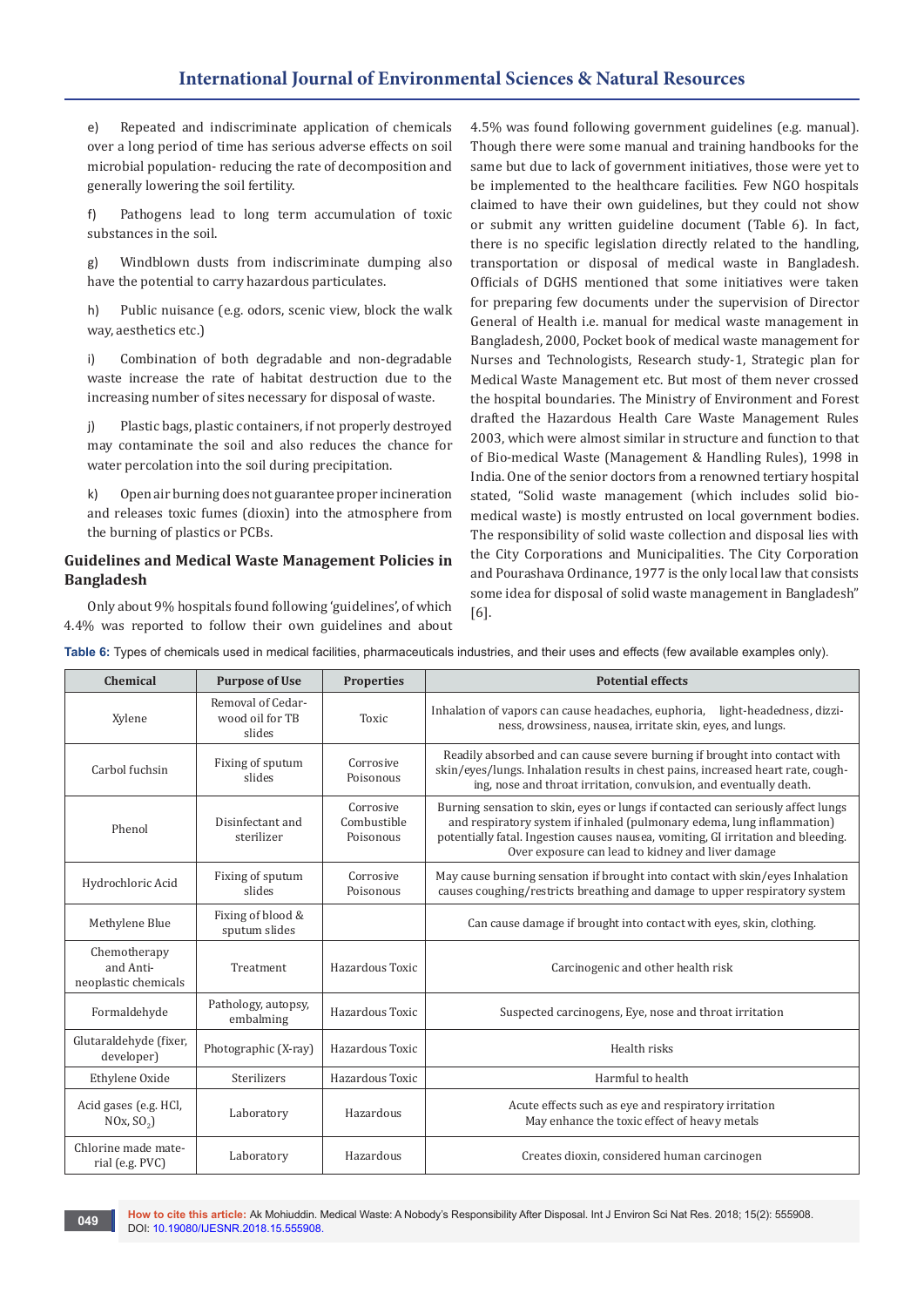| PCBs (Polychlorin<br>ated biphenyls)                            | Medicine industries                               | Hazardous<br>Toxic    | Harmful to fish and other aquatic forms of life because they interfere with<br>reproduction. PCBs produce liver ailments and skin lesions in human. In higher<br>concentration, they can damage the nervous system, and are suspected carcin-<br>ogens                                                                                                                      |
|-----------------------------------------------------------------|---------------------------------------------------|-----------------------|-----------------------------------------------------------------------------------------------------------------------------------------------------------------------------------------------------------------------------------------------------------------------------------------------------------------------------------------------------------------------------|
| Heavy metals<br>(mercury, arsenic, and<br>zinc, for<br>example) | Instruments,<br>treatment, Medicine<br>industries | Toxic<br>(neurotoxic) | Women and children are most vulnerable, have carcinogenic, mutagenic and<br>teratogenic effects. Exposure lead to pneumonitis, bronchitis, muscle tumor,<br>irritability, gingivitis, nerve damage. In humans, these metals can produce kid-<br>ney and liver disorders, weaken the bone structure, damage the central nervous<br>system Cause blindness, and lead to death |

### **New Approach of Medical Waste Management**

In Bangladesh, proper medical waste management is a new phenomenon and Government of Bangladesh is trying to develop a new and modern approach to deal with the medical waste properly. City corporation officials have admitted that they have no mechanism to dispose electrical and electronic wastes while a non-government organization has been disposing medical wastes generated in the city [1]. PRISM Bangladesh (NGO) has developed a disposal facility for low cost medical waste treatment and management in Dhaka City. This project has been undertaken with the financial support of CIDA, WSP, WHO, the Embassy of Japan and UNDP with the collaboration of former Dhaka city corporation (DCC), Jessore and Savar municipalities. The DCC has allocated one acre (0.405 hectare) of land in Matuail, a dumpsite near the city limit for the final disposal of medical waste. It is inadequate to handle all the medical wastes of the city with the limited facilities of final disposal. They arranged training relevant personnel of different HCE for increasing awareness and proper in-house management of medical wastes also recently provided training for more than 3000 personnel in 185 HCE. According to a study performed by Prism Bangladesh Foundation, the medical waste management system of these hospitals is unsafe in every conceivable field-- collection, segregation, storage, transportation, treatment and final disposal [7].

#### **Recommendations**

The generation of medical waste in Dhaka has been increasing in quantity and variety, due to the wide acceptance of single-use disposable items. In the recent past, medical waste was often mixed with household waste and disposed of in municipal solid waste landfills. In recent times, increased concerns over improper disposal of medical waste have led to a movement to regulate the waste more systematically. Efforts have to be made for minimization and recycling of some medical wastes prior to final disposal, if not infected or contaminated. Incineration could be used in medical waste treatment until another common treatment method and steam sterilization is available in near future [8]. Therefore, toxic substances such as dioxin emissions at medical waste incinerators should be closely monitored to reduce potential risks to humans and the surrounding environment. Proper medical waste disposal system can help to control diseases and make environment free from excess carbon dioxide and methane. With the explosion of HCEs all over the country [9], it is high time also that authorities make it mandatory for such institutions to set up effluent treatment plants (ETP) so that liquid medical waste may be treated before discharge into sewerage lines that

end in our water systems. Proper waste management practices must be tagged to granting of or renewal of license because public health cannot be allowed to be trifled with. To improve medical waste management system some necessary steps should be taken immediately. Some recommendations are given below:

a) Awareness of all the individuals involved in medical waste management system should be increased.

b) They should use gloves and masks during the collection and disposal of the medical waste.

c) Advanced training program for all the cleaners and waste collector should be arranged by the City

d) Corporation.

e) Proper method should be used for collection, transportation and disposal of medical waste.

f) Dumping of the edical waste should not be on open area. It should be dumped far away from the

g) community.

h) Audit section should audit the hospital and clinic frequently.

#### **Conclusion**

Lack of awareness, appropriate policy and laws, and apathy are responsible for improper management of medical waste in Dhaka City. The process of collection, segregation and disposal of medical waste is not performed according to recommended standards, and concerned people are exposed to the danger of such wastes. Safe disposal of medical waste is essential and is handled in a very professional way in many countries. The existing medical waste management system currently serves a limited number of HCE. New facilities should be established in different parts of the city or the existing facility should be expanded. Pharmacists working in HCEs should be aware of the facts and to be cognizant of the initial symptoms of disease. Again, pharmacists should become acquainted with the local community and to adapt the principles of health and medical care to the particular situations encountered. The pharmacist's continuing education requirements should include watching the pattern of clinical waste (hazardous and other waste dumps, radioactive waste) disposal and changing the emphasis toward evolving health hazards and their control [10].

#### **Acknowledgement**

It's a great gratitude and honor to be a part of healthcare research and education. Providers of all disciplines that I have